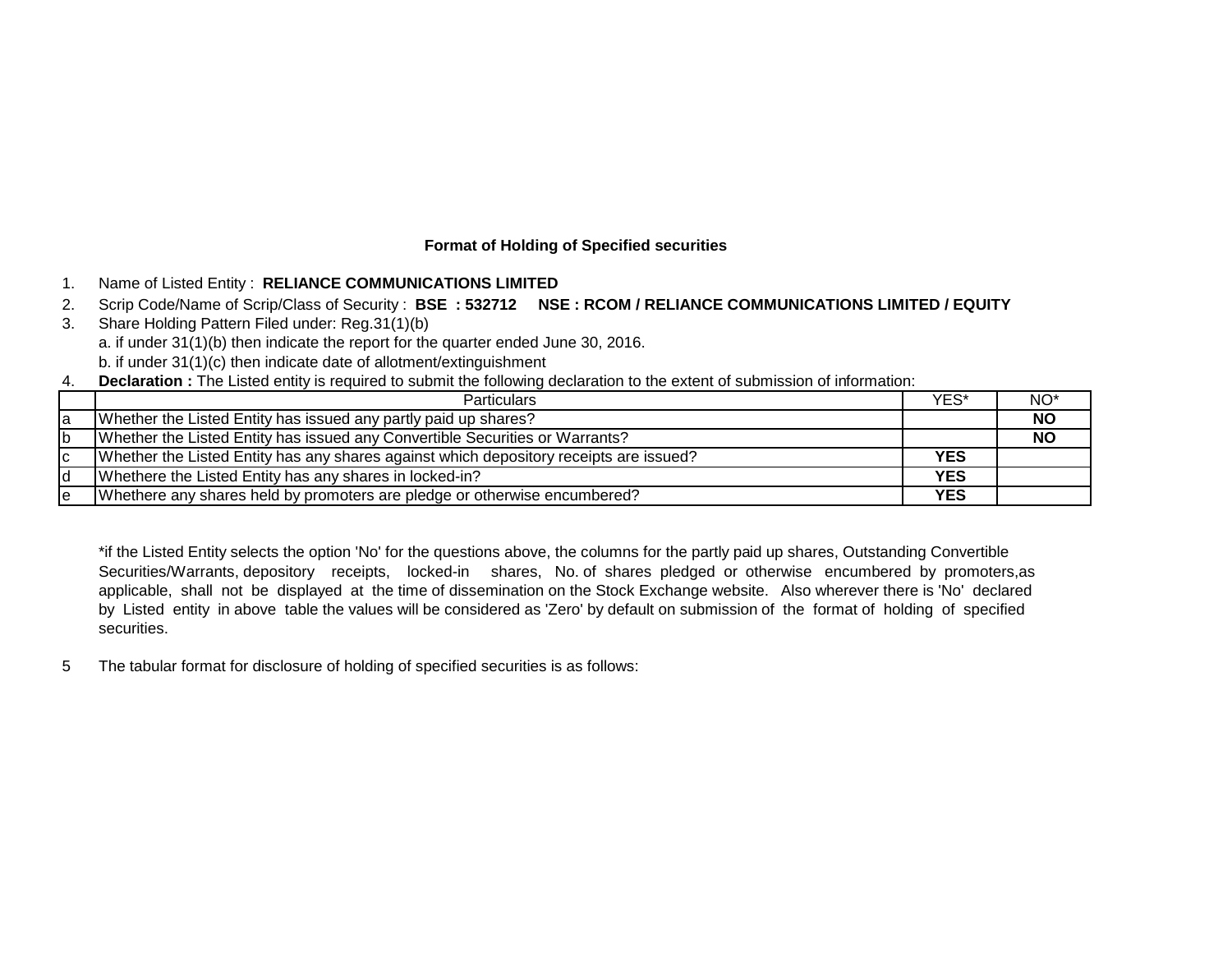# **Table I - Summary Statement holding of specified securities**

| Categ<br>ory      | Category of<br>Shareholder                      | No. of<br>Share-<br>holders | No. of fully<br>paid up<br>equity shares paid-up<br>held | No. of<br>Partly<br>equity | No. of<br>Shares<br><b>Underlying</b><br><b>Depository</b> | <b>Shares Held</b>                             | as a % of<br>total no of<br>shares  | securities              |                           | Total Nos. of Shareholding Number of Voting Rights held in each class of |                              | No. of Shares<br>Underlying<br>Outstanding<br>converttible | Shareholding, as a Number of Locked in<br>% assuming full<br>conversion of<br>convertible | <b>Shares</b> |                                       | <b>Number of Shares</b><br>pledged or otherwise<br>encumbered | Number of<br>equity shares<br>held in<br>dematerialized |            |
|-------------------|-------------------------------------------------|-----------------------------|----------------------------------------------------------|----------------------------|------------------------------------------------------------|------------------------------------------------|-------------------------------------|-------------------------|---------------------------|--------------------------------------------------------------------------|------------------------------|------------------------------------------------------------|-------------------------------------------------------------------------------------------|---------------|---------------------------------------|---------------------------------------------------------------|---------------------------------------------------------|------------|
|                   |                                                 |                             |                                                          | shares<br>held             | Receipts                                                   |                                                | (Calculated<br>as per SCRR<br>1957) | No of Voting Rights     |                           |                                                                          | Total as a %<br>of $(A+B+C)$ | securities<br>(Including<br><b>Warrants</b> )              | Securities (as a<br>percentage of<br>diluted share<br>capital)                            | No. (a)       | As a % of<br>total Shares<br>held (b) | No. (a)                                                       | As a %<br>of total<br><b>Shares</b><br>held (b)         | form       |
|                   |                                                 |                             |                                                          |                            |                                                            |                                                |                                     | Class:<br><b>Equity</b> | Class: Total<br><b>NA</b> |                                                                          |                              |                                                            |                                                                                           |               |                                       |                                                               |                                                         |            |
|                   | (II)                                            | (III)                       | (IV)                                                     | (V)                        | (VI)                                                       | (VII) = $(IV) + (VIII)$ As a %<br>$(V) + (VI)$ | of $(A+B+C2)$                       |                         |                           | (IX)                                                                     |                              | (X)                                                        | $(XI) = (VII) + (X) As a$<br>$%$ of $(A+B+C2)$                                            |               | (XII)                                 | (XIII)                                                        |                                                         | (XIV)      |
| (A)               | Promoter & Promoter<br>Group                    | 13                          | 1464696844                                               |                            |                                                            | 1464696844                                     | 59.05                               | 1464696844              |                           | 1464696844                                                               | 58.85                        |                                                            | 59.05                                                                                     | 86666667      | 5.92                                  | 43487900                                                      | 29.69                                                   | 1464696844 |
|                   | Public                                          | 1638326                     | 994588264                                                | $\Omega$                   |                                                            | 994588264                                      | 40.10                               | 994588264               |                           | 994588264                                                                | 39.96                        |                                                            | 40.10                                                                                     |               | 0.00                                  | <b>NA</b>                                                     | <b>NA</b>                                               | 957711439  |
| $\frac{(B)}{(C)}$ | Promoter-Non<br>Non<br>Public                   |                             |                                                          |                            |                                                            |                                                |                                     |                         |                           |                                                                          |                              |                                                            |                                                                                           |               |                                       |                                                               |                                                         |            |
| (C1)              | Shares underlying DRs                           |                             |                                                          |                            | 8415637                                                    | 8415637                                        | <b>NA</b>                           | 8415637                 |                           | 8415637                                                                  | 0.34                         |                                                            | <b>NA</b>                                                                                 |               | 0.00                                  | <b>NA</b>                                                     | <b>NA</b>                                               | 8415637    |
| (C2)              | held<br>Shares<br>hv<br><b>Employees Trusts</b> |                             | 21279000                                                 |                            |                                                            | 21279000                                       | 0.86                                | 21279000                |                           | 21279000                                                                 | 0.85                         |                                                            | 0.86                                                                                      |               | 0.00                                  | <b>NA</b>                                                     | <b>NA</b>                                               | 21279000   |
|                   | Total:                                          | 1638341                     | 2480564108                                               |                            | 8415637                                                    | 2488979745                                     |                                     | 100.00 2488979745       |                           | 2488979745                                                               | 100.00                       |                                                            | 100.00                                                                                    | 86666667      | 3.48                                  | 434879001                                                     | 17.47                                                   | 2452102920 |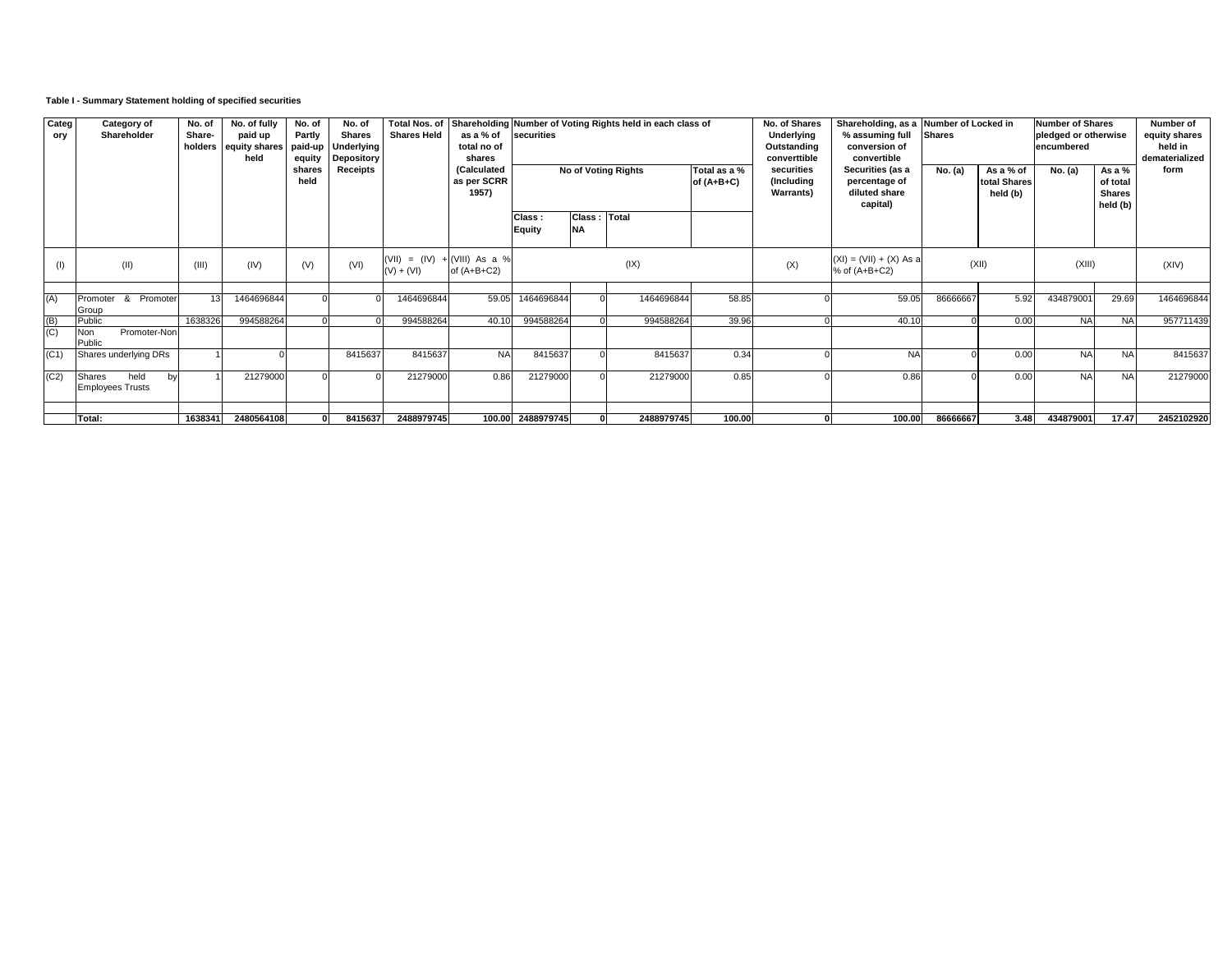### **Table II - Statement showing shareholding pattern of the Promoter and Promoter Group**

| Category | Category & Name of the<br>Shareholder                                                    | PAN  | No. of<br>Share-<br>holders | No. of fully<br>paid up equity<br>shares held | Partly<br>paid-up<br>equity<br>shares | No. of<br>Shares<br>Underlying<br>Depository<br><b>Receipts</b> | Total No. of<br><b>Shares Held</b> | Shareholding % Number of Voting Rights held in each class of<br><b>Calculated as</b><br>per SCRR 1957)<br>As a % of | securities       |                      |              |                                              | No. of Shares<br>Underlying<br>Outstanding<br>converttible | Shareholding, as Number of Locked in<br>a % assuming<br>full conversion<br>of convertible | <b>Shares</b> |                                                 | <b>Number of Shares</b><br>pledged or otherwise<br>encumbered |                                                 | Number of<br>equity shares<br>held in<br>dematerialized |
|----------|------------------------------------------------------------------------------------------|------|-----------------------------|-----------------------------------------------|---------------------------------------|-----------------------------------------------------------------|------------------------------------|---------------------------------------------------------------------------------------------------------------------|------------------|----------------------|--------------|----------------------------------------------|------------------------------------------------------------|-------------------------------------------------------------------------------------------|---------------|-------------------------------------------------|---------------------------------------------------------------|-------------------------------------------------|---------------------------------------------------------|
|          |                                                                                          |      |                             |                                               | held                                  |                                                                 |                                    | $(A+B+C2)$                                                                                                          |                  | No. of Voting Rights |              | Total as a<br>% of Total<br>Voting<br>rights | securities<br>(Including<br><b>Warrants)</b>               | Securities (as a<br>percentage of<br>diluted share<br>capital)                            | No. (a)       | As a % of<br>total<br><b>Shares</b><br>held (b) | No. (a)                                                       | As a %<br>of total<br><b>Shares</b><br>held (b) | form                                                    |
|          |                                                                                          |      |                             |                                               |                                       |                                                                 |                                    |                                                                                                                     | Class:<br>Equity | Class:<br><b>NA</b>  | <b>Total</b> |                                              |                                                            |                                                                                           |               |                                                 |                                                               |                                                 |                                                         |
|          |                                                                                          | (II) | (III)                       | (IV)                                          | (V)                                   | (VI)                                                            | (VII)<br>$(IV+V+VI)$               | (VIII)                                                                                                              |                  |                      | (IX)         |                                              | (X)                                                        | $(XI) = (VII) + (X)$<br>As a % of<br>$(A+B+C2)$                                           | (XII)         |                                                 | (XIII)                                                        |                                                 | (XIV)                                                   |
| (1)      | Indian                                                                                   |      |                             |                                               |                                       |                                                                 |                                    |                                                                                                                     |                  |                      |              |                                              |                                                            |                                                                                           |               |                                                 |                                                               |                                                 |                                                         |
| (a)      | Individuals/Hindu<br>undivided                                                           |      |                             |                                               |                                       |                                                                 |                                    |                                                                                                                     |                  |                      |              |                                              |                                                            |                                                                                           |               |                                                 |                                                               |                                                 |                                                         |
|          | Family                                                                                   |      |                             |                                               |                                       |                                                                 |                                    |                                                                                                                     |                  |                      |              |                                              |                                                            |                                                                                           |               |                                                 |                                                               |                                                 |                                                         |
|          | Anil D. Ambani                                                                           |      |                             | 1859171                                       |                                       |                                                                 | 1859171                            | 0.07                                                                                                                | 1859171          |                      | 1859171      | 0.07                                         |                                                            | 0.07<br>$\circ$                                                                           |               |                                                 |                                                               |                                                 | 1859171                                                 |
|          | Jai Anshul A Ambani                                                                      |      |                             | 100                                           |                                       |                                                                 | 100                                | 0.00                                                                                                                | 100              |                      | 100          | 0.00                                         | $\Omega$                                                   | 0.00                                                                                      |               |                                                 |                                                               |                                                 | 100                                                     |
|          | Jaianmol A. Ambani                                                                       |      |                             | 1669759                                       |                                       |                                                                 | 1669759                            | 0.07                                                                                                                | 1669759          |                      | 1669759      | 0.07                                         | $\Omega$                                                   | 0.07                                                                                      |               |                                                 |                                                               |                                                 | 1669759                                                 |
|          | Kokila D Ambani                                                                          |      |                             | 4665847                                       |                                       |                                                                 | 4665847                            | 0.19                                                                                                                | 4665847          |                      | 4665847      | 0.19                                         | $\Omega$                                                   | 0.19                                                                                      |               |                                                 |                                                               |                                                 | 4665847                                                 |
|          | <b>Fina A Ambani</b>                                                                     |      |                             | 1650832                                       |                                       |                                                                 | 1650832                            | 0.07                                                                                                                | 1650832          |                      | 1650832      | 0.07                                         |                                                            | 0.07                                                                                      |               |                                                 |                                                               |                                                 | 1650832                                                 |
| (b)      | <b>State</b><br>Government/<br>Central<br>Government(s)                                  |      |                             |                                               |                                       |                                                                 |                                    | 0.00                                                                                                                |                  |                      |              | 0.00                                         |                                                            | 0.00                                                                                      |               |                                                 |                                                               |                                                 | $\mathbf{C}$                                            |
| (c)      | <b>Financial Institutions/Banks</b>                                                      |      |                             | $\Omega$                                      |                                       |                                                                 |                                    | 0.00                                                                                                                |                  |                      |              | 0.00                                         |                                                            | 0.00                                                                                      |               |                                                 |                                                               |                                                 | $\Omega$                                                |
| (d)      | Any Other                                                                                |      |                             |                                               |                                       |                                                                 |                                    |                                                                                                                     |                  |                      |              |                                              |                                                            |                                                                                           |               |                                                 |                                                               |                                                 |                                                         |
|          | <b>Reliance Capital Limited</b>                                                          |      |                             | 29695295                                      |                                       |                                                                 | 29695295                           | 1.20                                                                                                                | 29695295         |                      | 29695295     | 1.19                                         | $\Omega$                                                   | 1.20                                                                                      |               |                                                 |                                                               |                                                 | 29695295                                                |
|          | Communications<br>Reliance<br><b>Enterprises Private Limited</b>                         |      |                             | 723110172                                     |                                       |                                                                 | 723110172                          | 29.15                                                                                                               | 723110172        |                      | 723110172    | 29.05                                        |                                                            | 29.15                                                                                     |               |                                                 | 422500000                                                     | 58.43                                           | 723110172                                               |
|          | Reliance<br>Innoventures<br>Private<br>imited                                            |      |                             | 1237900                                       |                                       |                                                                 | 12379001                           | 0.50                                                                                                                | 12379001         |                      | 12379001     | 0.50                                         |                                                            | 0.50                                                                                      |               |                                                 | 12379001                                                      | 100.00                                          | 12379001                                                |
|          | Reliance Ornatus Enterprises And<br>Ventures Private Limited                             |      |                             | 300000000                                     |                                       |                                                                 | 300000000                          | 12.09                                                                                                               | 300000000        |                      | 300000000    | 12.05                                        |                                                            | 12.09                                                                                     |               |                                                 |                                                               |                                                 | 300000000                                               |
|          | Reliance<br>Telecom<br>Infrainves<br>Private Limited                                     |      |                             | 86666667                                      |                                       |                                                                 | 86666667                           | 3.49                                                                                                                | 86666667         |                      | 86666667     | 3.48                                         |                                                            | 3.49                                                                                      | 86666667      | 100.00                                          |                                                               |                                                 | 86666667                                                |
|          | Reliance Wind Turbine Installators<br><b>Industries Private Limited</b>                  |      |                             | 300000000                                     |                                       |                                                                 | 300000000                          | 12.09                                                                                                               | 300000000        |                      | 300000000    | 12.05                                        |                                                            | 12.09                                                                                     |               |                                                 |                                                               |                                                 | 300000000                                               |
|          | Shreeji Comtrade LLP                                                                     |      |                             | 1500000                                       |                                       |                                                                 | 1500000                            | 0.06                                                                                                                | 1500000          |                      | 1500000      | 0.06                                         | $\Omega$                                                   | 0.06                                                                                      |               | $\Omega$                                        |                                                               |                                                 | 1500000                                                 |
|          | Shrikrishna Tradecom LLP                                                                 |      | $\overline{1}$              | 1500000                                       |                                       | $\Omega$                                                        | 1500000                            | 0.06                                                                                                                | 1500000          |                      | 1500000      | 0.06                                         |                                                            | 0.06<br>$\Omega$                                                                          | $\Omega$      | $\Omega$                                        |                                                               | $\Omega$                                        | 1500000                                                 |
|          | Sub-Total (A)(1)                                                                         |      | 13                          | 1464696844                                    |                                       |                                                                 | 1464696844                         | 59.05                                                                                                               | 1464696844       |                      | 1464696844   | 58.85                                        |                                                            | 59.05                                                                                     | 86666667      | 5.92                                            | 434879001                                                     | 29.69                                           | 1464696844                                              |
| (2)      | Foreign                                                                                  |      |                             |                                               |                                       |                                                                 |                                    |                                                                                                                     |                  |                      |              |                                              |                                                            |                                                                                           |               |                                                 |                                                               |                                                 |                                                         |
| (a)      | (Non-Resident<br>Individuals<br>Individuals/ Foreign Individuals                         |      | $\Omega$                    |                                               |                                       |                                                                 |                                    | 0.00<br>0.00                                                                                                        |                  |                      |              | 0.00                                         |                                                            | 0.00<br>0.00                                                                              |               | 0.00                                            |                                                               | 0.00                                            | $\overline{0}$<br>$\Omega$                              |
| (b)      | Government                                                                               |      |                             | $\Omega$                                      |                                       |                                                                 |                                    | 0.00                                                                                                                |                  |                      |              | 0.00<br>0.00                                 |                                                            | 0.00                                                                                      |               | 0.00<br>0.00                                    |                                                               | 0.00<br>0.00                                    |                                                         |
|          | Institutions                                                                             |      |                             |                                               |                                       |                                                                 |                                    |                                                                                                                     |                  |                      |              |                                              |                                                            |                                                                                           |               |                                                 |                                                               |                                                 |                                                         |
|          |                                                                                          |      | $\Omega$                    |                                               |                                       |                                                                 |                                    |                                                                                                                     |                  |                      |              | 0.00                                         | $\Omega$                                                   | 0.00                                                                                      |               | 0.00                                            |                                                               | 0.00                                            | $\sqrt{ }$                                              |
|          | Foreign Portfolio Investor                                                               |      |                             |                                               |                                       |                                                                 |                                    | 0.00                                                                                                                |                  |                      |              |                                              |                                                            |                                                                                           |               |                                                 |                                                               |                                                 |                                                         |
| (e)      | Any Other                                                                                |      |                             |                                               |                                       |                                                                 |                                    | 0.00                                                                                                                |                  |                      |              | 0.00                                         |                                                            | 0.00                                                                                      |               | 0.00                                            |                                                               | 0.00                                            |                                                         |
|          | Sub-Total (A)(2)                                                                         |      | $\mathbf{0}$                |                                               |                                       |                                                                 |                                    | 0.00                                                                                                                |                  |                      |              | 0.00                                         | O                                                          | 0.00                                                                                      |               | 0.00                                            |                                                               | 0.00                                            | 0.00                                                    |
|          | <b>Total Shareholding of Promoter</b><br>and<br>Promoter<br>Group<br>$(A)=(A)(1)+(A)(2)$ |      | 13                          | 1464696844                                    |                                       |                                                                 | 1464696844                         | 59.05                                                                                                               | 1464696844       |                      | 1464696844   | 58.85                                        |                                                            | 59.05                                                                                     | 86666667      | 5.92                                            | 434879001                                                     | 29.69                                           | 1464696844                                              |

Details of shares which remain unclaimed may be given here alongwith details such as number of shareholders outstanding shares held in demat/ unclaimed suspense account, voting which are frozen etc.

#### **Note:**

1. PAN would not be displayed on website of stock Exchange(s).<br>2. The term "Encumbrance" has the same meaning as assigned under regulation 28(3) of SEBI (Substantial Acquisition of shares and Takeovers) Regulations, 2011.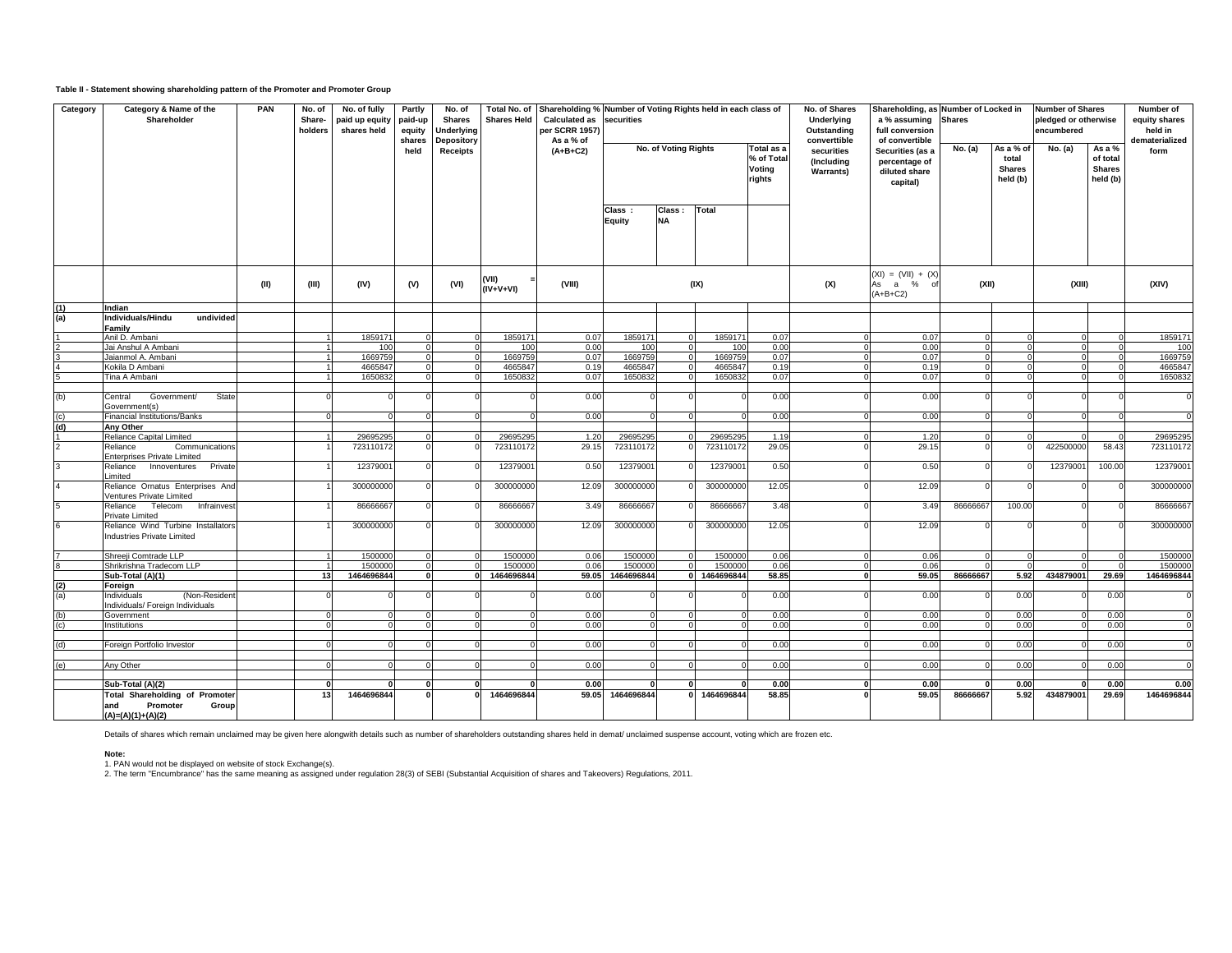#### **Table III - Statement showing shareholding pattern of the Public shareholder**

| Catego<br>ry | Category & Name of the Shareholder                                                   | <b>PAN</b> | No. of<br>Share-<br>holders | No. of fully<br>paid up<br>equity shares<br>held | Partly<br>paid-up<br>equity<br>shares | No. of<br><b>Shares</b><br><b>Underlying</b><br>Depository | <b>Shares Held</b>   | ng %<br>calculated<br>as per                     | Total No. of Shareholdi Number of Voting Rights held in each class<br>of securities |                           |                               | No. of Shares<br>Underlying<br>Outstanding<br>converttible | as a % assuming<br>full conversion of        | Total Shareholding, Number of Locked in Shares Number of Shares pledged<br>(XII)<br>convertible |          |                                       | or otherwise encumbered         | Number of equity<br>shares held in<br>dematerialized<br>form |                      |
|--------------|--------------------------------------------------------------------------------------|------------|-----------------------------|--------------------------------------------------|---------------------------------------|------------------------------------------------------------|----------------------|--------------------------------------------------|-------------------------------------------------------------------------------------|---------------------------|-------------------------------|------------------------------------------------------------|----------------------------------------------|-------------------------------------------------------------------------------------------------|----------|---------------------------------------|---------------------------------|--------------------------------------------------------------|----------------------|
|              |                                                                                      |            |                             |                                                  | held                                  | <b>Receipts</b>                                            |                      | <b>SCRR</b><br>1957 As a<br>$%$ of<br>$(A+B+C2)$ | Class:<br><b>Equity</b>                                                             | <b>Class</b><br><b>NA</b> | No. of Voting Rights<br>Total | <b>Total as</b><br>a % of<br>Total<br>voting<br>rights     | securities<br>(Including<br><b>Warrants)</b> | Securities (as a<br>percentage of<br>diluted share<br>capital)                                  | No. (a)  | As a % of<br>total Shares<br>held (b) | No. (Not<br>applicable<br>) (a) | As a % of total<br>Shares held (not<br>applicable) (b)       |                      |
|              |                                                                                      |            |                             |                                                  |                                       |                                                            |                      |                                                  |                                                                                     |                           |                               |                                                            |                                              |                                                                                                 |          |                                       |                                 |                                                              |                      |
|              |                                                                                      | (II)       | (III)                       | (IV)                                             | (V)                                   | (VI)                                                       | (VII)<br>$(IV+V+VI)$ | (VIII)                                           |                                                                                     |                           | (IX)                          |                                                            | (X)                                          | $(XI) = (VII) + (X) As a$<br>% of (A+B+C2)                                                      |          | (XII)                                 |                                 | (XIII)                                                       | (XIV)                |
| (1)          | <b>Institutions</b>                                                                  |            |                             |                                                  |                                       |                                                            |                      |                                                  |                                                                                     |                           |                               |                                                            |                                              |                                                                                                 |          |                                       |                                 |                                                              |                      |
|              | <b>Mutual Funds</b>                                                                  |            | 153                         | 35592283                                         |                                       |                                                            | 35592283             | 1.43                                             | 35592283                                                                            | $\Omega$                  | 35592283                      | 1.43                                                       |                                              | 1.43                                                                                            |          | 0.00                                  | <b>NA</b>                       | <b>NA</b>                                                    | 35214522             |
|              | Venture Capital Funds                                                                |            |                             |                                                  |                                       |                                                            |                      | 0.00                                             |                                                                                     |                           |                               | 0.00                                                       |                                              | 0.00                                                                                            |          | 0.00                                  | <b>NA</b>                       | <b>NA</b>                                                    |                      |
|              | Alternate Investment Funds                                                           |            |                             |                                                  |                                       |                                                            |                      | 0.00                                             |                                                                                     |                           |                               | 0.00                                                       |                                              | 0.00                                                                                            |          | 0.00                                  | <b>NA</b>                       | <b>NA</b>                                                    |                      |
|              | Foreign Venture Capital Investors                                                    |            |                             |                                                  |                                       |                                                            |                      | 0.00                                             |                                                                                     |                           |                               | 0.00                                                       |                                              | 0.00                                                                                            |          | 0.00                                  | <b>NA</b>                       | <b>NA</b>                                                    |                      |
| (e)          | <b>Foreian Portfolio Investors</b>                                                   |            | 110                         | 226908158                                        |                                       |                                                            | 226908158            | 9.15                                             | 226908158                                                                           |                           | 226908158                     | 9.12                                                       |                                              | 9.15                                                                                            |          | 0.00                                  | <b>NA</b>                       | <b>NA</b>                                                    | 226908158            |
|              | SMALLCAP WORLD FUND, INC                                                             |            |                             | 46590000<br>42285000                             | $\Omega$                              |                                                            | 46590000<br>42285000 | 1.88<br>1.70                                     | 46590000<br>42285000                                                                |                           | 46590000<br>42285000          | 1.87<br>1.70                                               |                                              | 1.88<br>1.70                                                                                    | $\Omega$ | 0.00<br>0.00                          | <b>NA</b><br><b>NA</b>          | <b>NA</b><br><b>NA</b>                                       | 46590000<br>42285000 |
|              | CLSA GLOBAL MARKETS PTE. LTD.<br><b>Financial Institutions/Banks</b>                 |            | 333                         | 6087252                                          |                                       |                                                            | 6087252              | 0.25                                             | 6087252                                                                             |                           | 6087252                       | 0.24                                                       |                                              | 0.25                                                                                            |          | 0.00                                  | <b>NA</b>                       | <b>NA</b>                                                    | 5976195              |
| (q)          | <b>Insurance Companies</b>                                                           |            | 37                          | 176268422                                        | $\Omega$                              |                                                            | 17626842             | 7.11                                             | 176268422                                                                           | $\Omega$                  | 17626842                      | 7.08                                                       |                                              | 7.11                                                                                            | $\Omega$ | 0.00                                  | <b>NA</b>                       | <b>NA</b>                                                    | 176262693            |
|              | LIFE INSURANCE CORPORATION OF                                                        |            | 27                          | 164688199                                        |                                       |                                                            | 164688199            | 6.64                                             | 164688199                                                                           |                           | 164688199                     | 6.62                                                       |                                              | 6.64                                                                                            |          | 0.00                                  | <b>NA</b>                       | <b>NA</b>                                                    | 164688199            |
|              | <b>INDIA</b>                                                                         |            |                             |                                                  |                                       |                                                            |                      |                                                  |                                                                                     |                           |                               |                                                            |                                              |                                                                                                 |          |                                       |                                 |                                                              |                      |
|              | Provident Funds/Pension Funds                                                        |            |                             |                                                  |                                       |                                                            |                      | 0.00<br>0.00                                     |                                                                                     |                           |                               | 0.00                                                       |                                              | 0.00                                                                                            |          | 0.00                                  | <b>NA</b>                       | <b>NA</b>                                                    |                      |
|              | <b>Any Other</b><br>Foreign Institutional Investors (FII)                            |            |                             | 216883279                                        |                                       |                                                            |                      |                                                  |                                                                                     |                           | 21688327                      | 0.00                                                       |                                              | 0.00                                                                                            |          | 0.00                                  | <b>NA</b>                       | <b>NA</b>                                                    | 216766208            |
|              | <b>EUROPACIFIC GROWTH FUND</b>                                                       |            | 323                         | 56198451                                         |                                       |                                                            | 21688327<br>5619845  | 8.74<br>2.27                                     | 216883279<br>56198451                                                               |                           | 5619845                       | 8.71<br>2.26                                               |                                              | 8.74<br>2.27                                                                                    |          | 0.00<br>0.00                          | <b>NA</b><br><b>NA</b>          | <b>NA</b><br><b>NA</b>                                       | 56198451             |
|              | ONTARIO TEACHERS' PENSION PLAN                                                       |            |                             | 25000000                                         |                                       |                                                            | 25000000             | 1.01                                             | 25000000                                                                            |                           | 25000000                      | 1.00                                                       |                                              | 1.01                                                                                            |          | 0.00                                  | <b>NA</b>                       | <b>NA</b>                                                    | 25000000             |
|              | BOARD-NP3A - ALL                                                                     |            |                             |                                                  | $\Omega$                              |                                                            |                      |                                                  |                                                                                     |                           |                               |                                                            |                                              |                                                                                                 |          |                                       |                                 |                                                              |                      |
|              | Sub Total (B)(1)                                                                     |            | 956<br>71                   | 661739394                                        |                                       |                                                            | 661739394            | 26.68                                            | 661739394                                                                           | U                         | 661739394                     | 26.59                                                      |                                              | 26.68<br>0.05                                                                                   | 0.00     | 0.00<br>0.00                          | <b>NA</b><br><b>NA</b>          | <b>NA</b><br><b>NA</b>                                       | 661127776<br>415528  |
| (2)          | Government/State<br>Central<br>Government(s)/President of India                      |            |                             | 1220573                                          |                                       |                                                            | 1220573              | 0.05                                             | 1220573                                                                             |                           | 122057                        | 0.05                                                       |                                              |                                                                                                 |          |                                       |                                 |                                                              |                      |
|              | Sub Total (B)(2)                                                                     |            | 71                          | 1220573                                          |                                       |                                                            | 1220573              | 0.05                                             | 1220573                                                                             | $\mathbf{a}$              | 1220573                       | 0.05                                                       |                                              | 0.05                                                                                            |          | $\Omega$                              | <b>NA</b>                       | <b>NA</b>                                                    | 415528               |
| (a)          | <b>Non-Institutions</b><br>i.Individual shareholders holding nominal                 |            | 1615570                     | 229120213                                        |                                       |                                                            | 229120213            | 9.24                                             | 229120213                                                                           |                           | 229120213                     | 9.21                                                       |                                              | 9.24                                                                                            |          | 0.00                                  | <b>NA</b>                       | <b>NA</b>                                                    | 196542701            |
|              | share capital up to Rs.2 lakhs                                                       |            |                             |                                                  |                                       |                                                            |                      |                                                  |                                                                                     |                           |                               |                                                            |                                              |                                                                                                 |          |                                       |                                 |                                                              |                      |
|              | ii.Individual shareholders holding nominal<br>share capital in excess of Rs. 2 Lakhs |            | 174                         | 23276133                                         |                                       |                                                            | 23276133             | 0.94                                             | 23276133                                                                            |                           | 23276133                      | 0.94                                                       |                                              | 0.94                                                                                            |          | 0.00                                  | <b>NA</b>                       | <b>NA</b>                                                    | 23276133             |
|              |                                                                                      |            |                             |                                                  |                                       |                                                            |                      |                                                  |                                                                                     |                           |                               |                                                            |                                              |                                                                                                 |          |                                       |                                 |                                                              |                      |
| (b)          | NBFCs Registered with RBI<br><b>Employee Trusts</b>                                  |            |                             |                                                  |                                       |                                                            |                      | 0.00<br>0.00                                     |                                                                                     |                           |                               | 0.00<br>0.00                                               |                                              | 0.00<br>0.00                                                                                    |          | 0.00<br>0.00                          | <b>NA</b><br><b>NA</b>          | <b>NA</b><br><b>NA</b>                                       |                      |
| (c)<br>(d)   | Depositories<br>(Holding<br>Overseas                                                 |            |                             |                                                  |                                       |                                                            |                      | 0.00                                             |                                                                                     |                           |                               | 0.00                                                       |                                              | 0.00                                                                                            |          | 0.00                                  | <b>NA</b>                       | <b>NA</b>                                                    |                      |
|              | DRs)(Balancing figure)                                                               |            |                             |                                                  |                                       |                                                            |                      |                                                  |                                                                                     |                           |                               |                                                            |                                              |                                                                                                 |          |                                       |                                 |                                                              |                      |
| (e)          | Any Other)                                                                           |            |                             |                                                  |                                       |                                                            |                      |                                                  |                                                                                     |                           |                               |                                                            |                                              |                                                                                                 |          |                                       |                                 |                                                              |                      |
|              | <b>TRUSTS</b><br>NON RESIDENT INDIANS                                                |            | 15186                       | 11712354                                         | $\Omega$                              |                                                            | 11712354             | 0.00<br>0.47                                     | 11712354                                                                            | $\Omega$                  | 11712354                      | 0.00<br>0.47                                               |                                              | 0.00<br>0.47                                                                                    |          | 0.00<br>0.00                          | <b>NA</b><br><b>NA</b>          | <b>NA</b><br><b>NA</b>                                       | 9329884              |
|              | <b>CLEARING MEMBERS</b>                                                              |            |                             |                                                  |                                       |                                                            |                      | 0.00                                             |                                                                                     |                           |                               | 0.00                                                       |                                              | 0.00                                                                                            |          | 0.00                                  | <b>NA</b>                       | <b>NA</b>                                                    |                      |
|              | <b>BODIES CORPORATES</b>                                                             |            |                             |                                                  |                                       |                                                            |                      |                                                  |                                                                                     |                           |                               |                                                            |                                              |                                                                                                 |          |                                       |                                 |                                                              |                      |
|              | <b>DOMESTIC</b>                                                                      |            | 6340                        | 67389696                                         |                                       |                                                            | 67389696             | 2.72                                             | 67389696                                                                            |                           | 6738969                       | 2.71                                                       |                                              | 2.72                                                                                            |          | 0.00                                  | NA                              | <b>NA</b>                                                    | 66921181             |
|              | <b>OVERSEAS</b>                                                                      |            | 25                          | 129901                                           |                                       |                                                            | 12990                | 0.01                                             | 129901                                                                              |                           | 12990                         | 0.01                                                       |                                              | 0.01                                                                                            |          | 0.00                                  | <b>NA</b>                       | <b>NA</b>                                                    | 98236                |
|              | Sub Total (B)(3)                                                                     |            | 1637299                     | 331628297                                        | $\Omega$                              |                                                            | 331628297            | 13.37                                            | 331628297                                                                           |                           | 331628297                     | 13.32                                                      |                                              | 13.37                                                                                           |          | $\mathbf{0}$                          | <b>NA</b>                       | <b>NA</b>                                                    | 296168135            |
|              | Total Public Shareholding (B)                                                        |            | 1638326                     | 994588264                                        |                                       |                                                            | 994588264            | 40.10                                            | 994588264                                                                           |                           | 994588264                     | 39.96                                                      |                                              | 40.10                                                                                           |          |                                       | <b>NA</b>                       | <b>NA</b>                                                    | 957711439            |
|              | $(B)(1)+(B)(2)+(B)(3)$                                                               |            |                             |                                                  |                                       |                                                            |                      |                                                  |                                                                                     |                           |                               |                                                            |                                              |                                                                                                 |          |                                       |                                 |                                                              |                      |

Details of the shareholders acting as person in concert including their Shareholding (No. and %) : **NA**

Details of shares which remain unclaimed may be given here along with details such as number of shareholders, outstanding shares held in demail unclaimed suspense account, voting rights which are frozen etc. : 108243 No. o Limited - Unclaimed Suspense Account" and the voting rights on the shares outstanding shall remain frozen till the rightful owner of such shares claims the shares.

**Note:** (1) PAN would not be displayed on website of stock exchange(s) (2) The above format needs to be disclosed along with the name of following persons:

Institutions/ Non Institutions holding more than 1% of total number of shares<br>(3) W.r.t. the information pertaining to Depository Receipts, the same may be dislcosed in the respective columns to the extent information avai